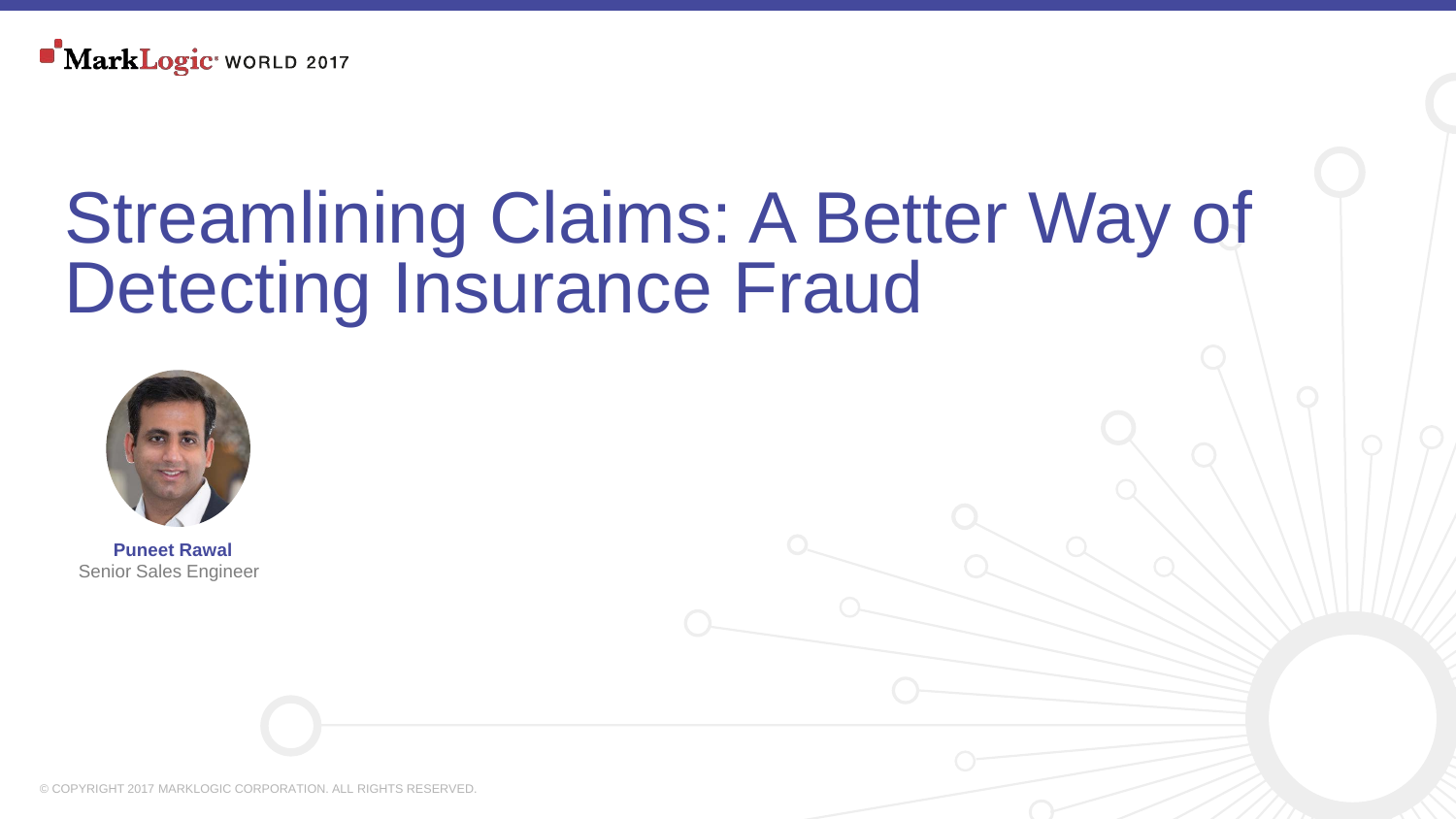

## Agenda

- **-** Required capabilities for fraud modeling
- **Tools and technologies available**
- **A** new approach
- **-** Demo 1 : Shortlisting Claims to Investigate
- **-** Demo 2 : Claim Investigation (SIU)
- **Summary**
- Q&A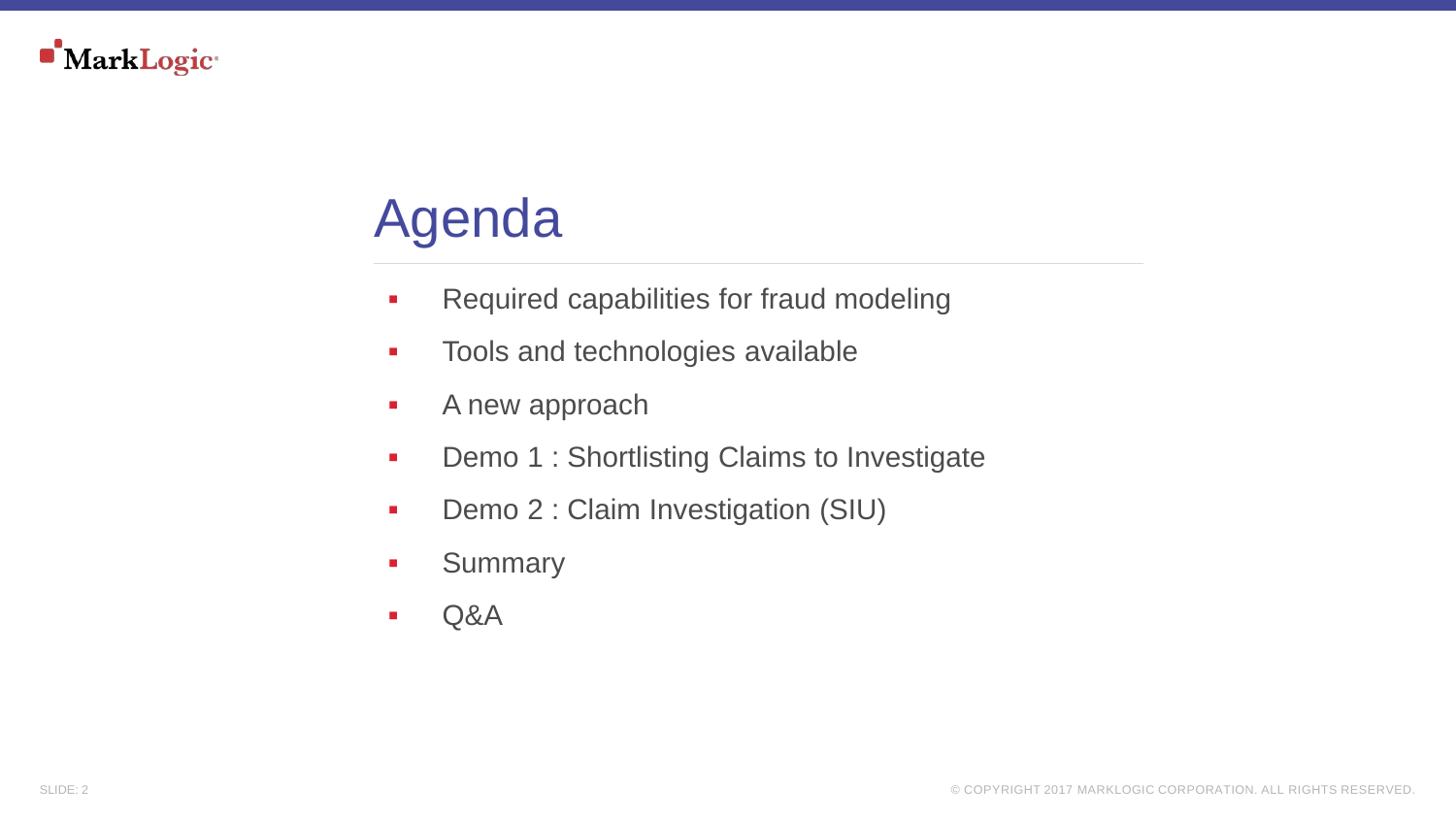

#### What Is Fraud? INSURANCE 101

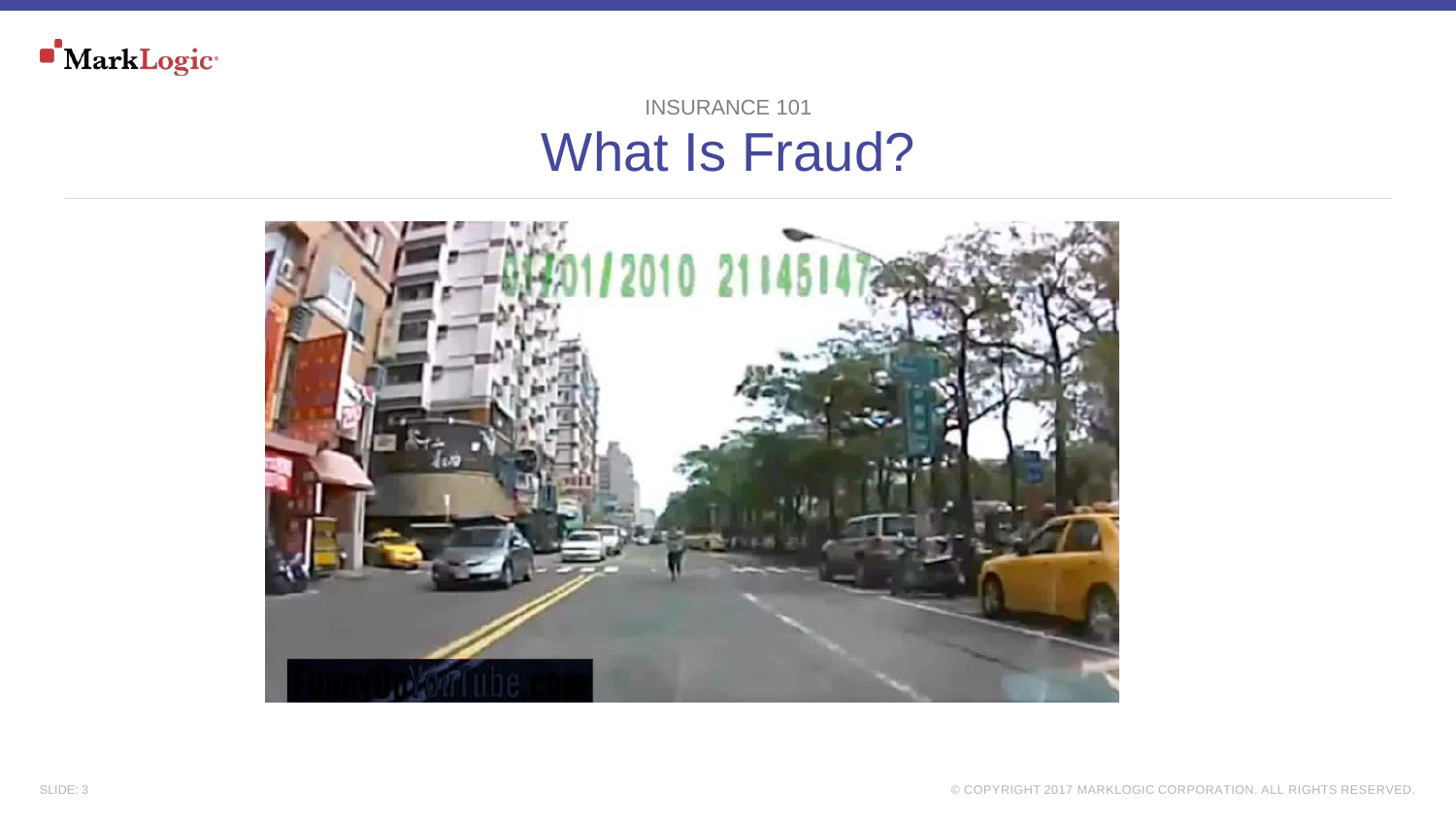

### Required Capabilities to Defeat Fraud FIGHTING BACK

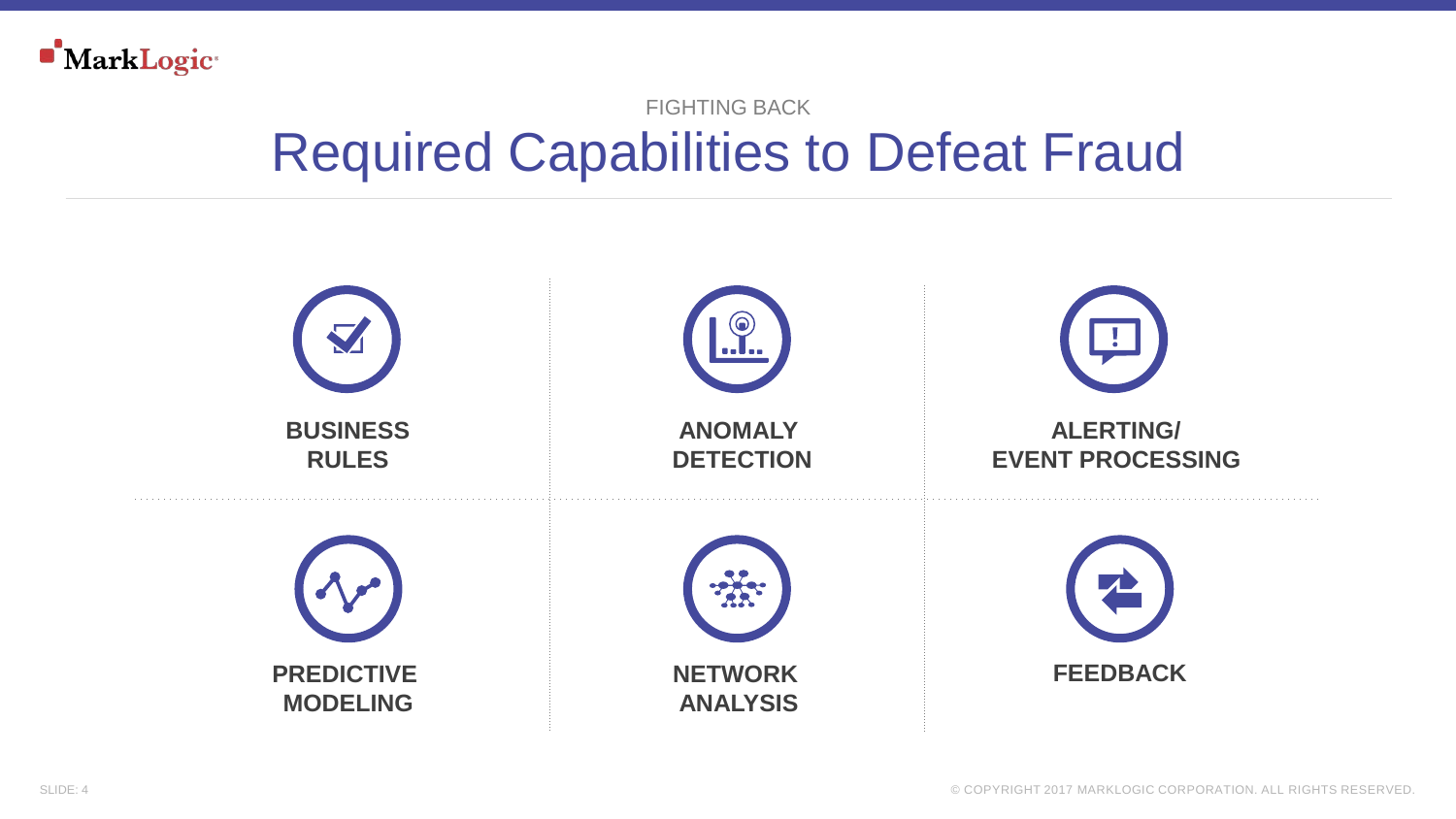

### Technology Stack

- **Database**
- **-** Metadata Repository
- **Search Engine**
- **Rules Engine**
- **Graph Database**
- **Complex Event Processing Frameworks**
- **Machine Learning / Natural Language Processing (NLP)**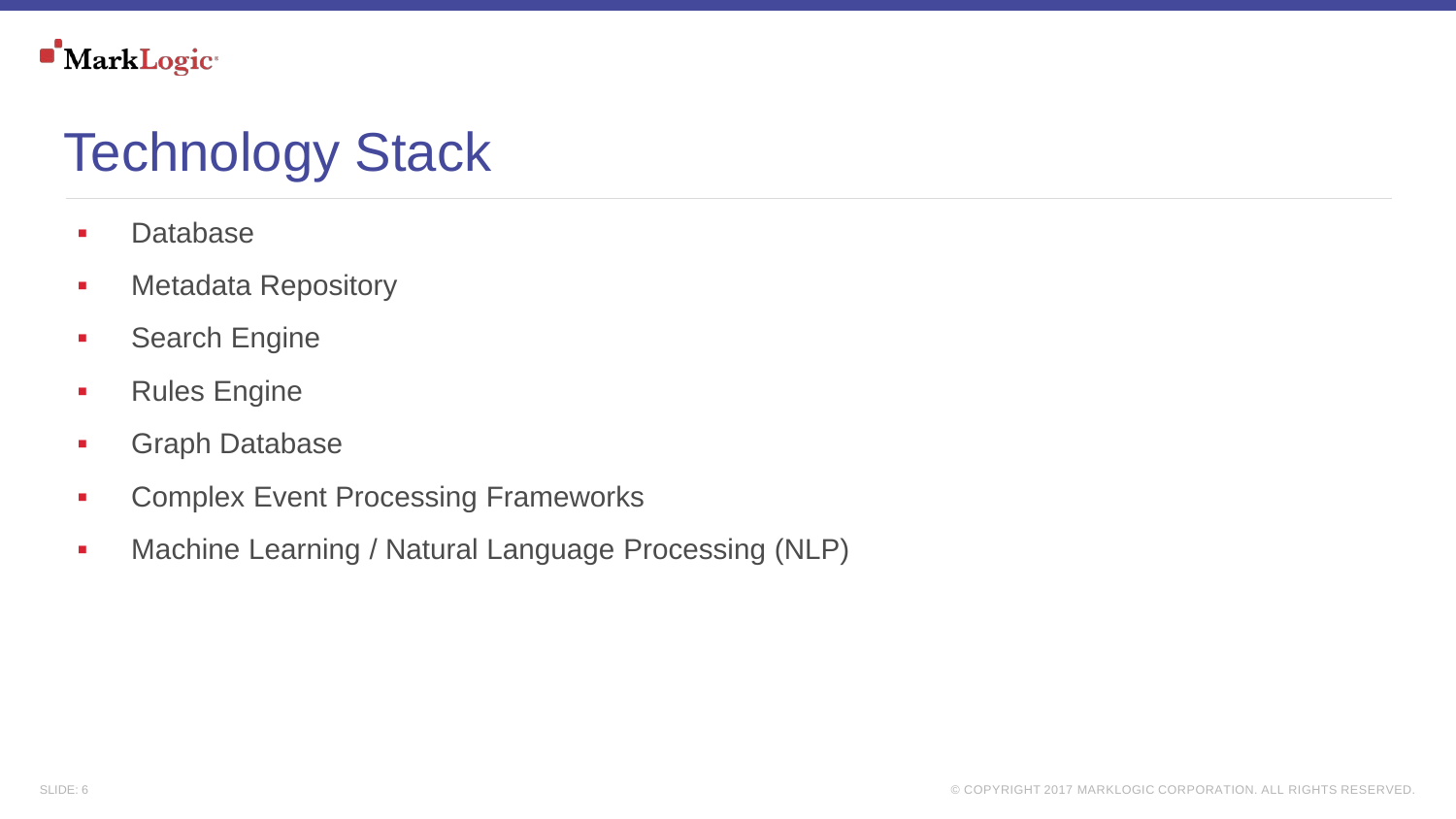

### Implementation Alternatives

#### **COMMERCIAL PACKAGES OPEN SOURCE**

- **Based on traditional databases**
- **Requires Huge amount of ETL and** Mapping
- Rigid and Inflexible
- **Expensive**

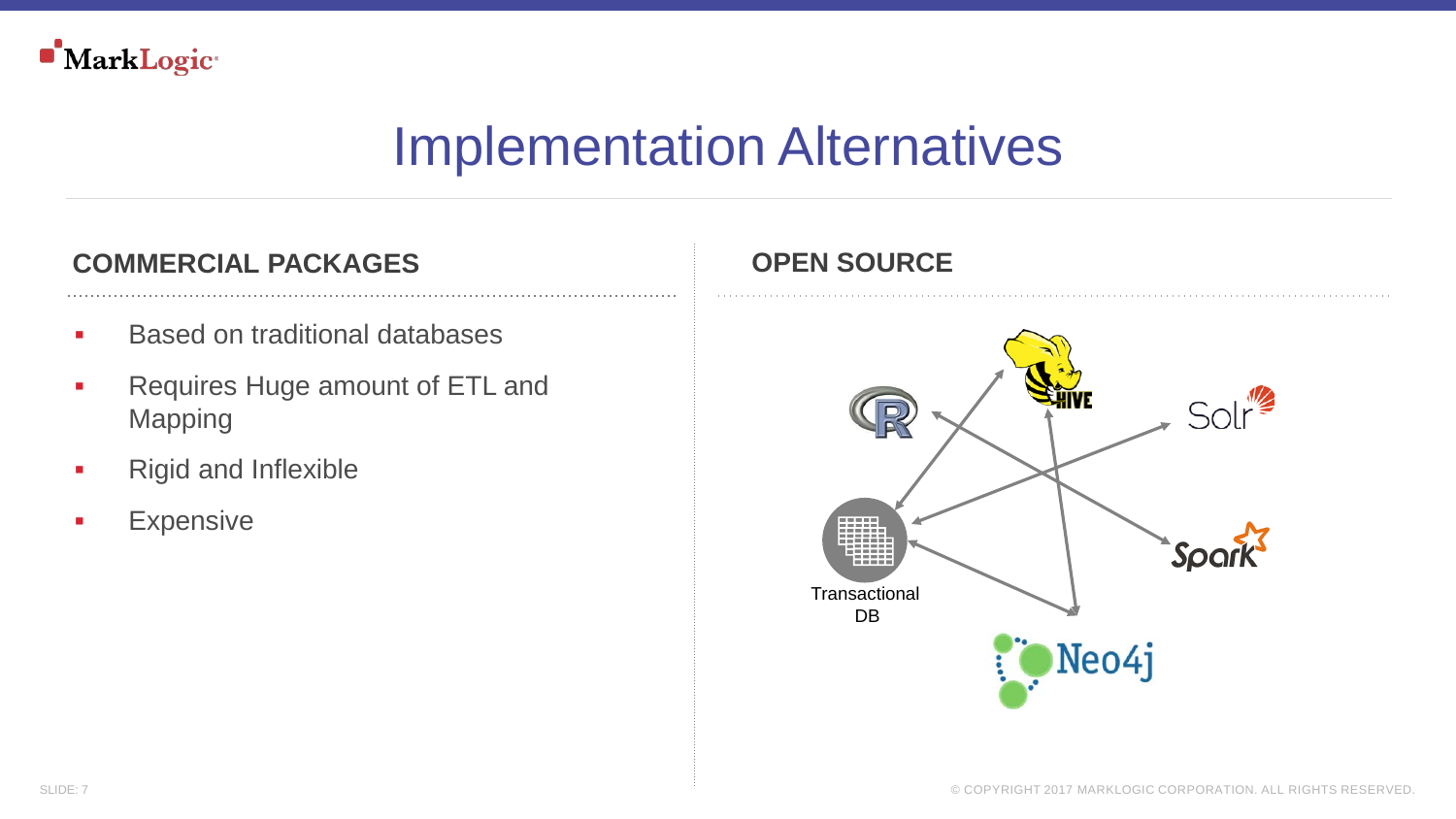

### Streamlining Claims with MarkLogic

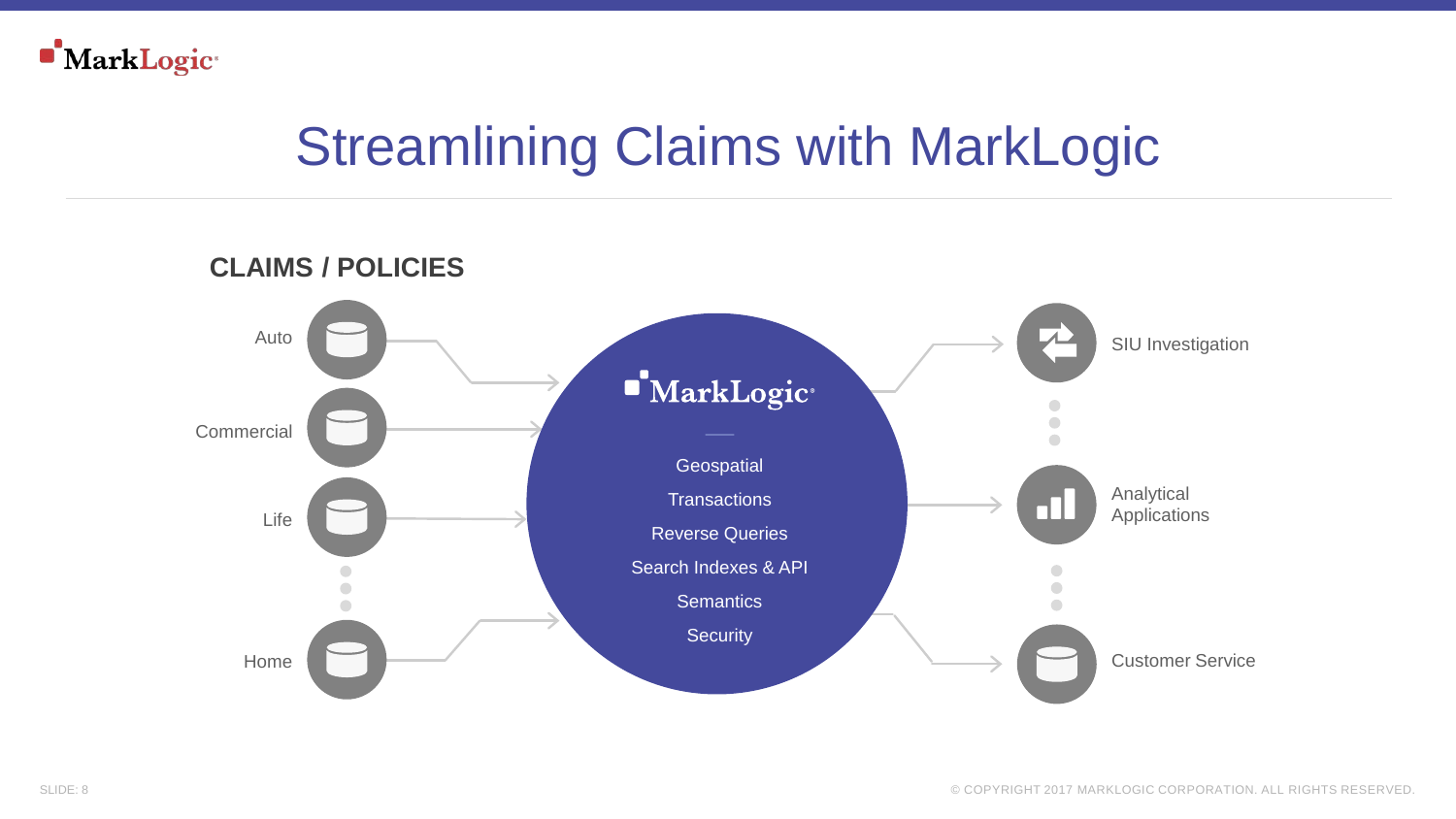

# Demo 1

Shortlisting Claims for Investigation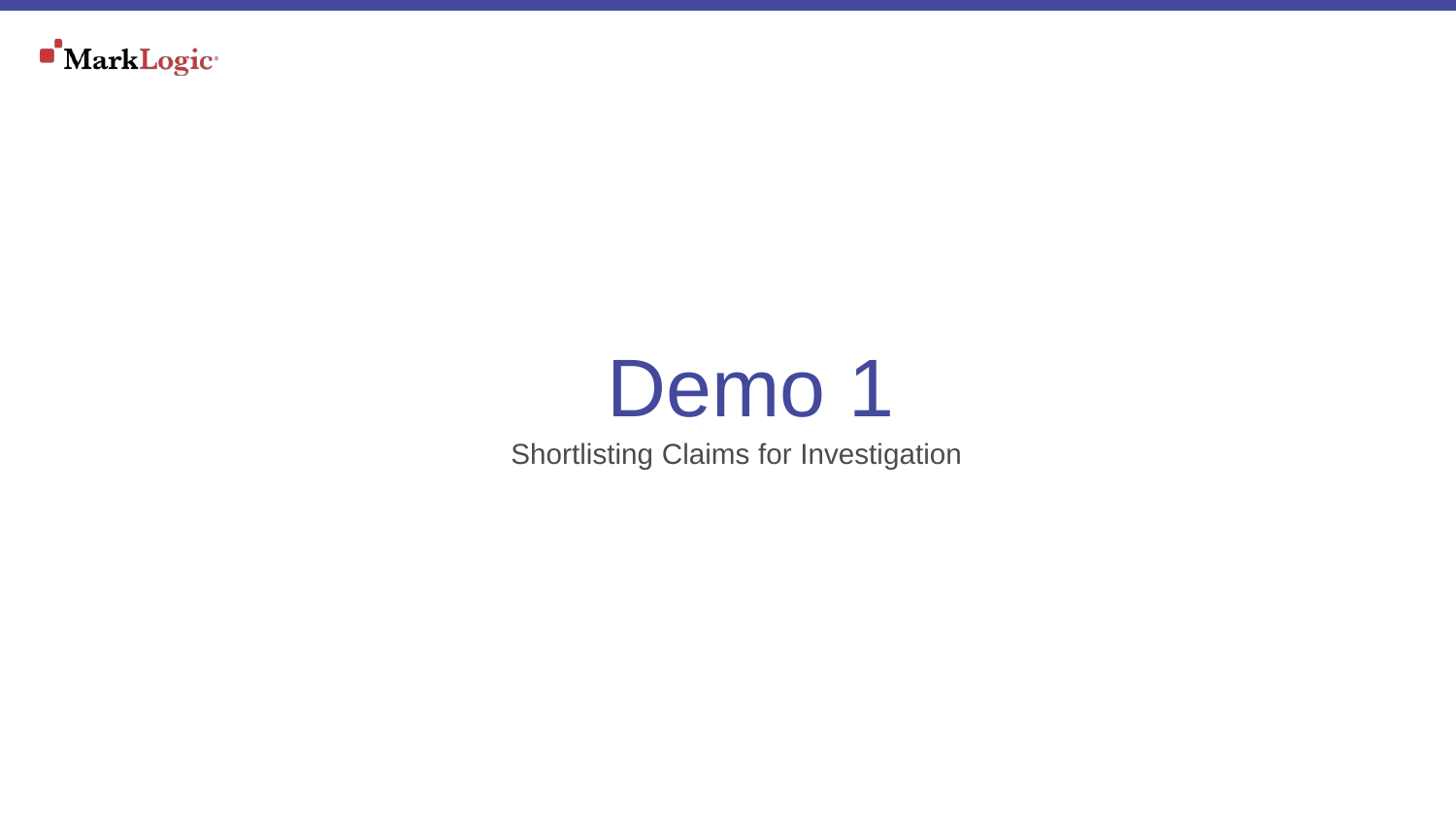

# Demo<sub>2</sub>

Investing Claims using Network Analysis